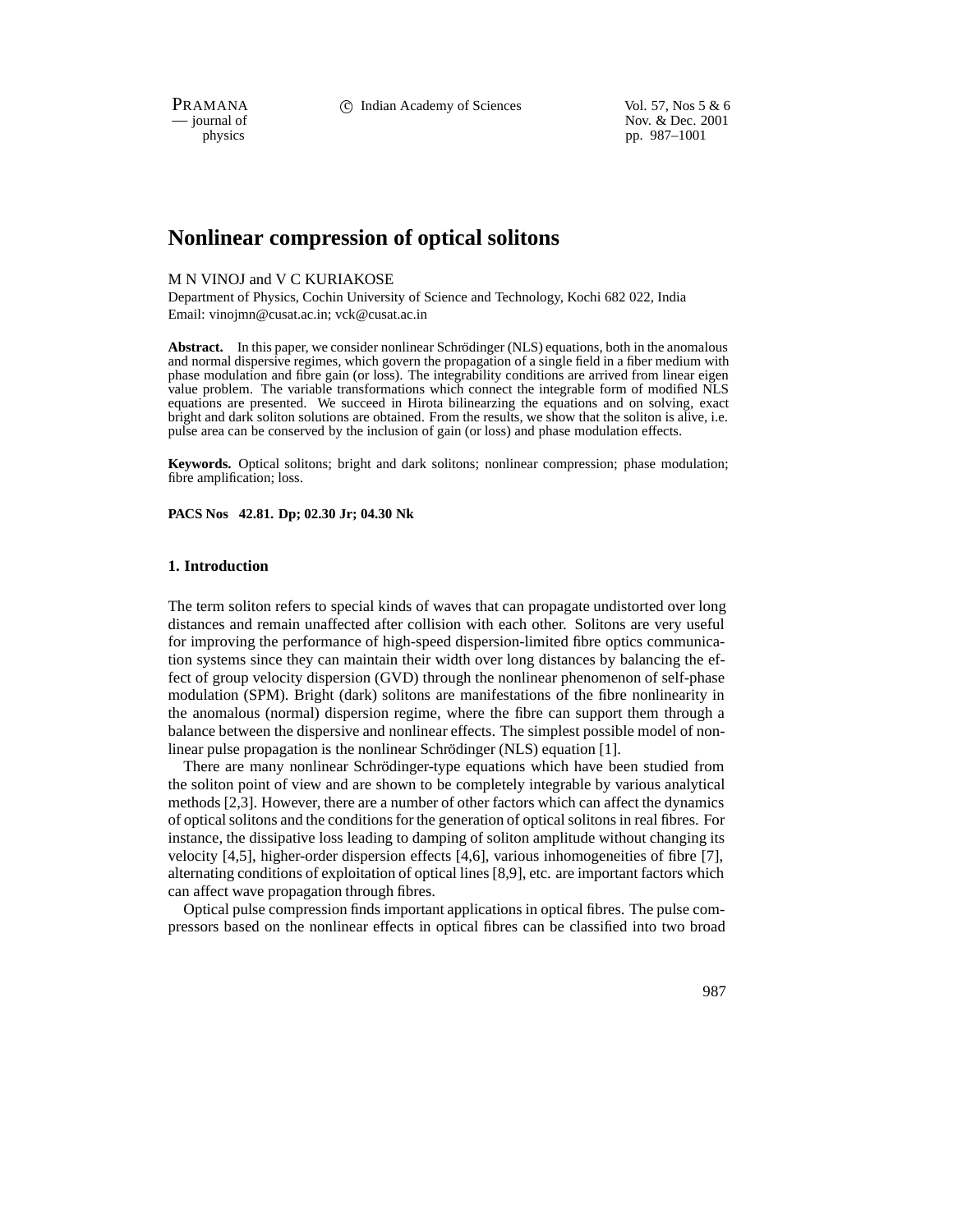### *M N Vinoj and V C Kuriakose*

categories, referred to as fibre-grating or prism compressors and soliton-effect compressors [1]. In a fibre-grating compressor, the pulse is propagated in the normal dispersion regime of the fibre and then compressed externally using a grating pair. The role of fibre is to impose a linear, positive chirp on the pulse through a combined effect of SPM and GVD. The grating pair provides anomalous GVD required for compression of positively chirped pulses. The soliton-effect compressor consists of only a piece of fibre whose length is suitably chosen. The input pulse propagates in the anomalous dispersion regime of the fibre and is compressed through an interplay between SPM and GVD. The compression is due to an initial narrowing phase through which all higher-order solitons go before the initial shape is restored after one soliton period. The compression factor depends on the peak power of the pulse that determines the soliton order N. The two types of compressors are complimentary, and generally operate at different regions of the pulse spectrum. Thus, the fibre-grating compressor is useful to compress pulses in the visible and nearinfrared regimes while the soliton-effect compressor is useful in the range  $1.3-1.6 \mu$ m. These methods are convenient with sources that inherently produce chirped pulses [10]. Unchirped pulses can be chirped for compression in numerous ways. Nonlinear chirping can be achieved by the use of self-phase modulation in optical fibres, possibly with positive dispersion for linear chirping [11]. Unchirped pulses can also be chirped during amplification, or by phase modulation [12].

An alternative approach to chirping is to combine SPM and dispersion in a distributed manner: mainly, to utilize soliton effects. Early work focused on using the compression of higher-order solitons [13]. This can provide rapid conversion but suffers from residual pedestals. Nonlinear intensity discrimination technique can help to reduce the pedestals [14,15], but energy is wasted. A less rapid technique that provides better pulse quality is adiabatic amplification of fundamental solitons. Solitons have fixed area, so the increased energy from amplification is accommodated by an increase in power and a decrease in width. To avoid distortion, the amplification per soliton period should not be too great. Recently, it has become practical to draw optical fibres with dispersion that decreases along the length of the fibre. This method can be used to achieve the same effect as adiabatic amplification, but the effect can be achieved in a passive fiber [16,17].

Moores in his numerical work, has introduced a novel pulse compression technique [18] which is similar to adiabatic soliton amplification. The technique implements the area conservation property of the soliton and this involves gain and phase modulation whose coefficients are functions of normalized distance. Here Moores has considered various gain profiles, and has explictly shown that chirped solitary waves can be nonlinearly compressed throughout cleanly and efficiently with appropriate tailored gain or dispersion profile. In this way, the pulses exhibit no radiative loss, conserve their area and maintain a constant chirp relative to the pulse width.

In nonlinear fibre optics, nonlinear compression of chirped solitary waves is found to have wide applications in optical telecommunication and switching purposes. In this paper, we are analytically discussing the pulses which are chirped throughout the fibre, and the chirp and amplification are proportional. Nonlinear compression of pulse in a fibre can be described by a modified NLS equation of the form

$$
iq_z + q_{tt} + 2|q|^2 q = F(z)q,
$$
\n(1)

where *F* (*z*) is related to gain for  $\beta(z) > 0$ , and loss for  $\beta(z) < 0$ , and  $\alpha(z)$  is the coefficient of phase modulation, which is, in general, a function of  $\zeta$  [19] and is given by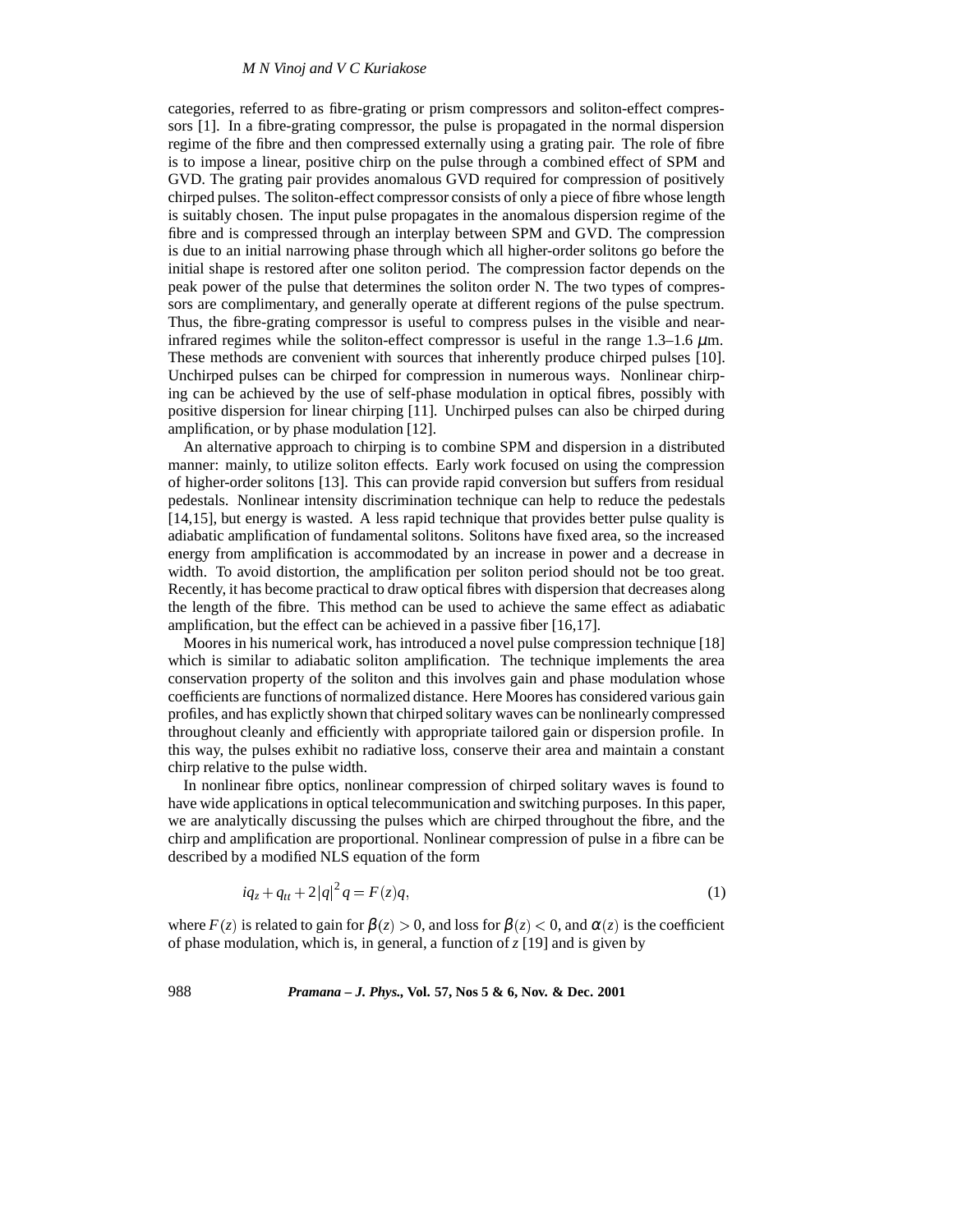$$
F(z) = \alpha(z)t^2 + i\beta(z). \tag{2}
$$

Then eq. (1) becomes

$$
iq_{z} + q_{tt} + 2|q|^{2} q = \alpha(z)t^{2}q + i\beta(z)q.
$$
 (3)

We identify the integrability condition of the above equation through linear eigenvalue problem and construct soliton solutions. The above equation is numerically studied by Moores [18]. An intersting feature to be noted in the present study is the conservation of pulse area which implies the conservation of energy [18].

# **2. Linear eigenvalue problem**

The Lax pair assures the complete integrability of a nonlinear system, and is especially used to obtain integrability condition and N-soliton solutions by means of inverse scattering transform method. In this article, we follow the AKNS formalism to obtain the Lax pair. In order to construct the Lax pair for eq. (3), it is convenient to introduce a variable transformation

$$
q(z,t) = Q(z,t) \exp\left(\frac{-i\beta t^2}{2}\right).
$$
\n(4)

Using the above transformation in eq. (3), the following equation is obtained

$$
iQ_z + \frac{\beta_z t^2 Q}{2} + Q_{tt} + 2|Q|^2 Q - 2i\beta t Q_t - 2i\beta Q - (\beta^2 + \alpha) t^2 Q = 0.
$$
 (5)

The linear eigenvalue problem associated with eq. (5) is [20,21]

$$
\psi_t = U \psi, \tag{6}
$$

$$
\psi_z = V \psi, \tag{7}
$$

$$
\psi = (\psi_1 \psi_2)^T,\tag{8}
$$

where we choose

$$
U = \begin{pmatrix} -i\lambda_1 & Q \\ -Q^* & i\lambda_1 \end{pmatrix},\tag{9}
$$

$$
V = 2i\lambda_1^2 \begin{pmatrix} -1 & 0 \\ 0 & 1 \end{pmatrix} + 2\lambda_1 \begin{pmatrix} -i\beta t & Q \\ -Q^* & i\beta t \end{pmatrix} + i \begin{pmatrix} |Q|^2 & Q_t - 2i\beta tQ \\ Q_t^* + 2i\beta tQ^* & -|Q|^2 \end{pmatrix},
$$
\n(10)

where  $\lambda_1$  is the non-isospectral parameter given by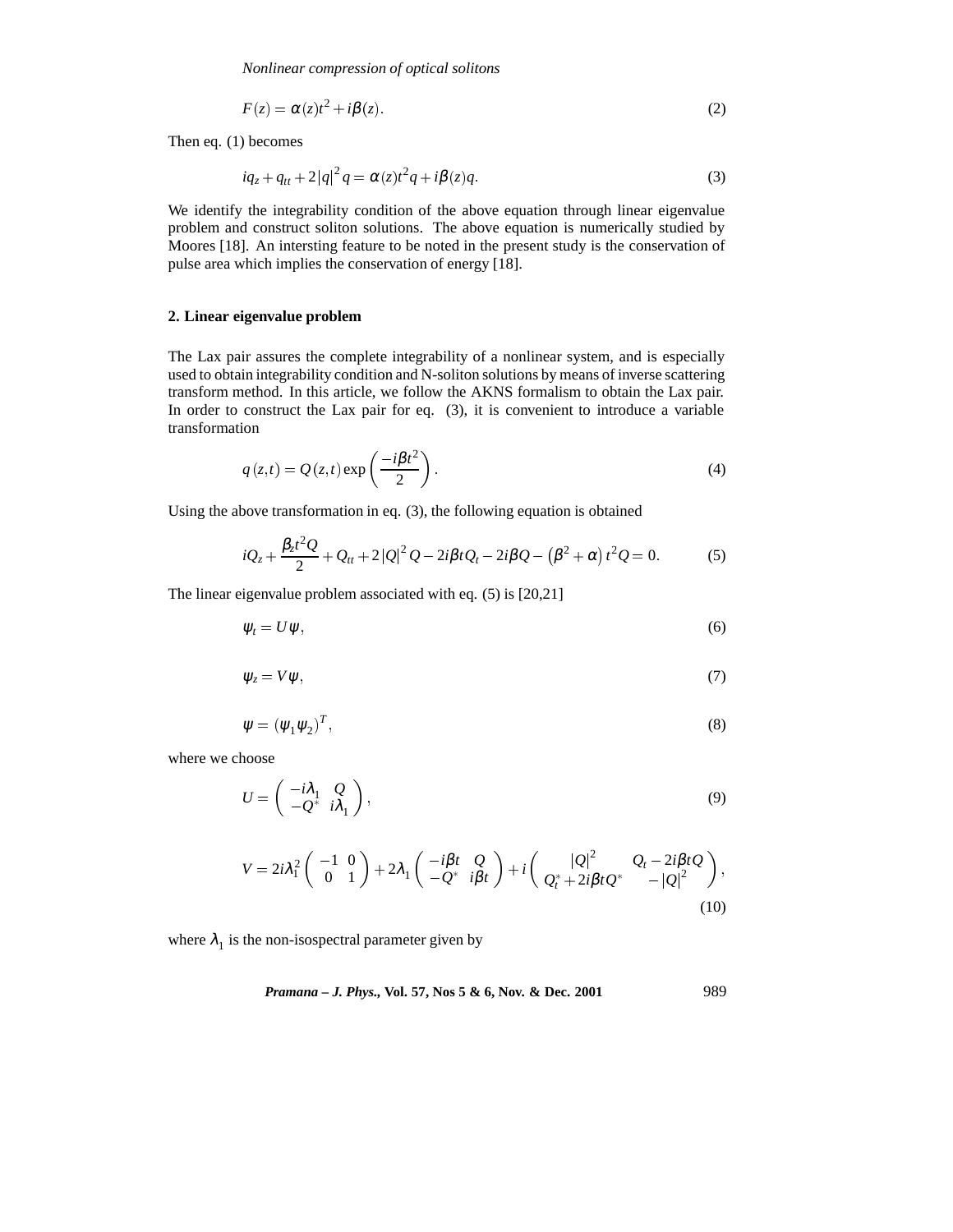*M N Vinoj and V C Kuriakose*

$$
\lambda_1 = \lambda_1(0) \exp(2 \int \beta dz). \tag{11}
$$

Now the relation  $U_z - V_t + [U, V] = 0$ , gives rise to the following equation

$$
iQ_z + Q_{tt} + 2|Q|^2 Q - 2i\beta t Q_t - 2i\beta Q = 0.
$$
\n(12)

On comparing eqs (12) and (5), it is clear that eq. (5) admits complete integrability when the condition

$$
\beta_z = 2\left(\beta^2 + \alpha\right) \tag{13}
$$

is satisfied. Thus the integrability condition of eq. (3) is derived by using Lax pair. Integrability condition for constant  $\beta$  has been discussed earlier [22,23].

### **3. Hirota bilinearization and soliton solution**

Hirota's bilinear method [24] is one of the most direct and elegant methods available to generate multi-soliton solutions of nonlinear partial differential equations. To construct Hirota's bilinear form, we consider Hirota bilinear transformation in the form

$$
Q = \frac{G}{F},\tag{14}
$$

where  $G(z, t)$  is a complex function and  $F(z, t)$  is a real function. Now using the transformation (14) in (12) and after decoupling, we get

$$
\left[iD_z + D_t^2 - 2i\beta t D_t - 2i\beta\right](G.F) = 0
$$
  

$$
D_t^2(F.F) = 2|G|^2,
$$
 (15)

where the Hirota bilinear operators  $D_z$  and  $D_t$  are defined as

$$
D_z^m D_t^n G(z, t) F(z', t') = \left(\frac{\partial}{\partial z} - \frac{\partial}{\partial z'}\right)^m \left(\frac{\partial}{\partial t} - \frac{\partial}{\partial t'}\right)^n
$$
  
 
$$
\times G(z, t) F(z', t') \Big|_{z = z', t = t'}.
$$
 (16)

In order to obtain soliton solutions, we are applying a perturbative technique by writing the variables  $F$ ,  $G$  as a series in an arbitrary parameter  $\varepsilon$ 

$$
F = 1 + \varepsilon^2 f_2 + \varepsilon^4 f_4 + \cdots, \qquad G = \varepsilon g_1 + \varepsilon^3 g_3 + \varepsilon^5 g_5 + \cdots \tag{17}
$$

For one-soliton solution (1SS), we assume

$$
F = 1 + \varepsilon^2 f_2, \qquad G = \varepsilon g_1. \tag{18}
$$

Substituting eq. (18) in eq. (15) and then collecting coefficents of  $\varepsilon$  and  $\varepsilon^2$ , we get

ε

$$
\left[iD_z + D_t^2 - 2i\beta t D_t - 2i\beta\right](g_1 \cdot 1) = 0,\tag{19}
$$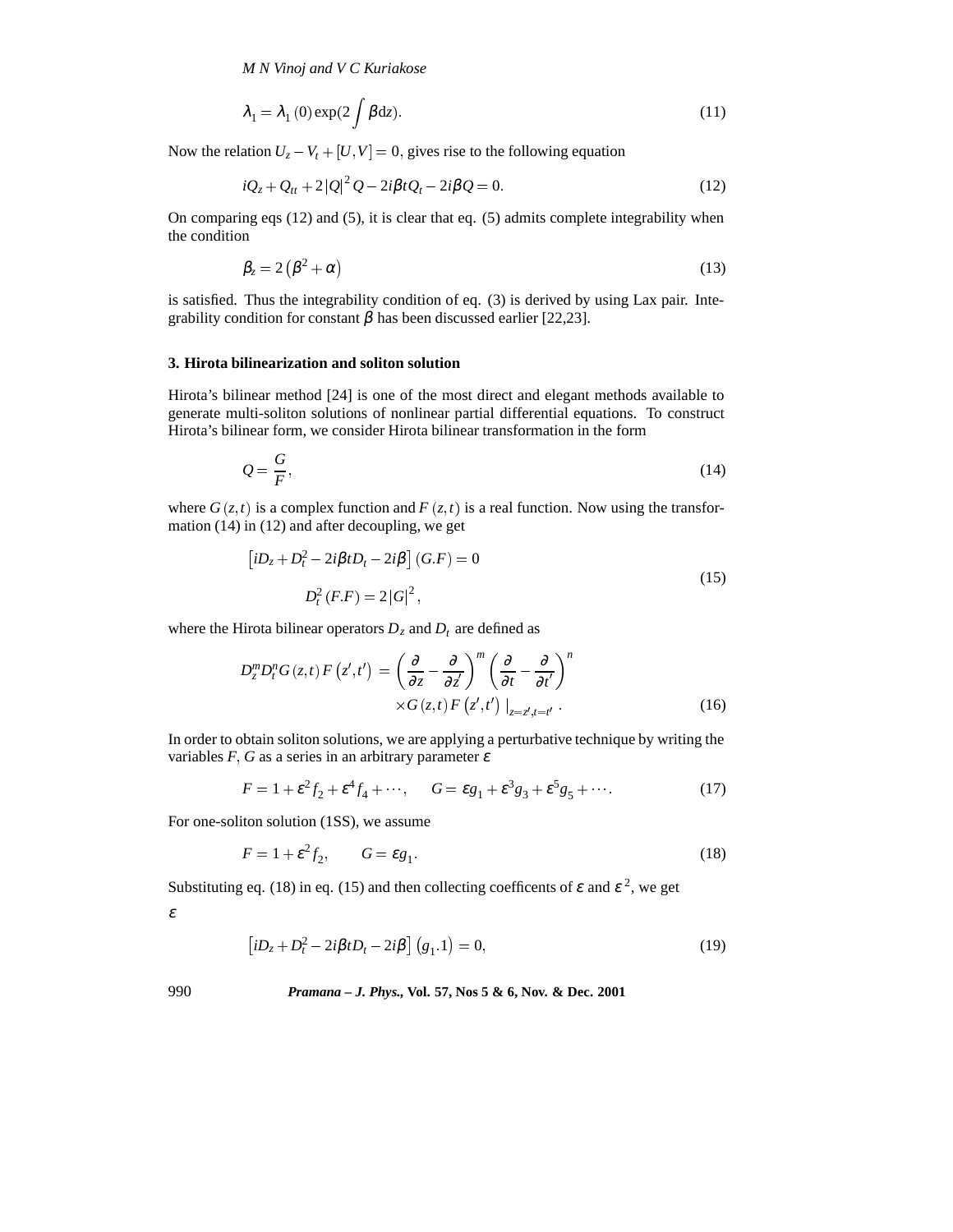$\varepsilon^2$ 

$$
D_t^2 \left( 1.f_2 + f_2.1 \right) = 2 \left| g_1 \right|^2,\tag{20}
$$

 $\varepsilon^3$ 

$$
[iD_z + D_t^2 - 2i\beta t D_t - 2i\beta] (g_1.f_2) = 0,
$$
\n(21)

 $\varepsilon^4$ 

$$
D_t^2\left(f_2 \cdot f_2\right) = 0. \tag{22}
$$

For solving (19)–(22), we assume

$$
g_1 = \exp(\eta),
$$
  
\n
$$
f_2 = \exp(\eta + \eta^*),
$$
\n(23)

where

$$
\eta = -2i\alpha_1 t - 4i \int \left(\alpha_1^2 - \alpha_2^2\right) dz + 2\alpha_2 t + 8 \int \alpha_1 \alpha_2 dz + \eta_0 \tag{24}
$$

with  $\alpha_1(z) = \alpha_1(0) \exp(2 \int \beta dz)$  and  $\alpha_2(z) = \alpha_2(0) \exp(2 \int \beta dz)$ . Using eqs (23), (24), (18) and (14), after absorbing  $\varepsilon$ , the 1SS of eq. (12) can easily be worked out to be as

$$
Q = 2\alpha_2 \exp\left[-2i\alpha_1 t - 4i \int \left(\alpha_1^2 - \alpha_2^2\right) dz\right] \operatorname{sech}\left[2\alpha_2 t + 8 \int \alpha_1 \alpha_2 dz\right].
$$
 (25)

Using the transformation (4), we can construct 1SS for eq. (3) as

$$
q = 2\alpha_2 \exp\left[-2i\alpha_1 t - 4i \int \left(\alpha_1^2 - \alpha_2^2\right) dz - \frac{i\beta t^2}{2}\right]
$$
  
× sech  $\left(2\alpha_2 t + 8 \int \alpha_1 \alpha_2 dz + \eta_0\right)$ . (26)

Thus we have obtained exact bright soliton solution using Hirota technique. The appearance of the term  $\alpha_2$  in the amplitude shows that the soliton amplitude grows at the same rate as the respective power amplitudes, i.e:  $\frac{dW}{dz} = 2W$  with  $W = \int |q|^2 d\tau$ . As a result of chirping, the pulse broadens as it propagates along the fibre. At each stage of propagation, the product of pulse width and pulse amplitude is found to be conserved due to which the area occupied by the pulse envelope remains preserved with the inclusion of gain and phase modulation. This is clearly depicted in figures 1a and b. The contour plot in figure 1c further strengthens our result. The above results are in agreement with the results obtained numerically by Moores [18].

For NLS equation with phase modulation and damping, eq. (3) becomes

$$
iq_{z} + q_{tt} + 2|q|^{2} q = \alpha(z)t^{2} q - i\beta(z) q.
$$
 (27)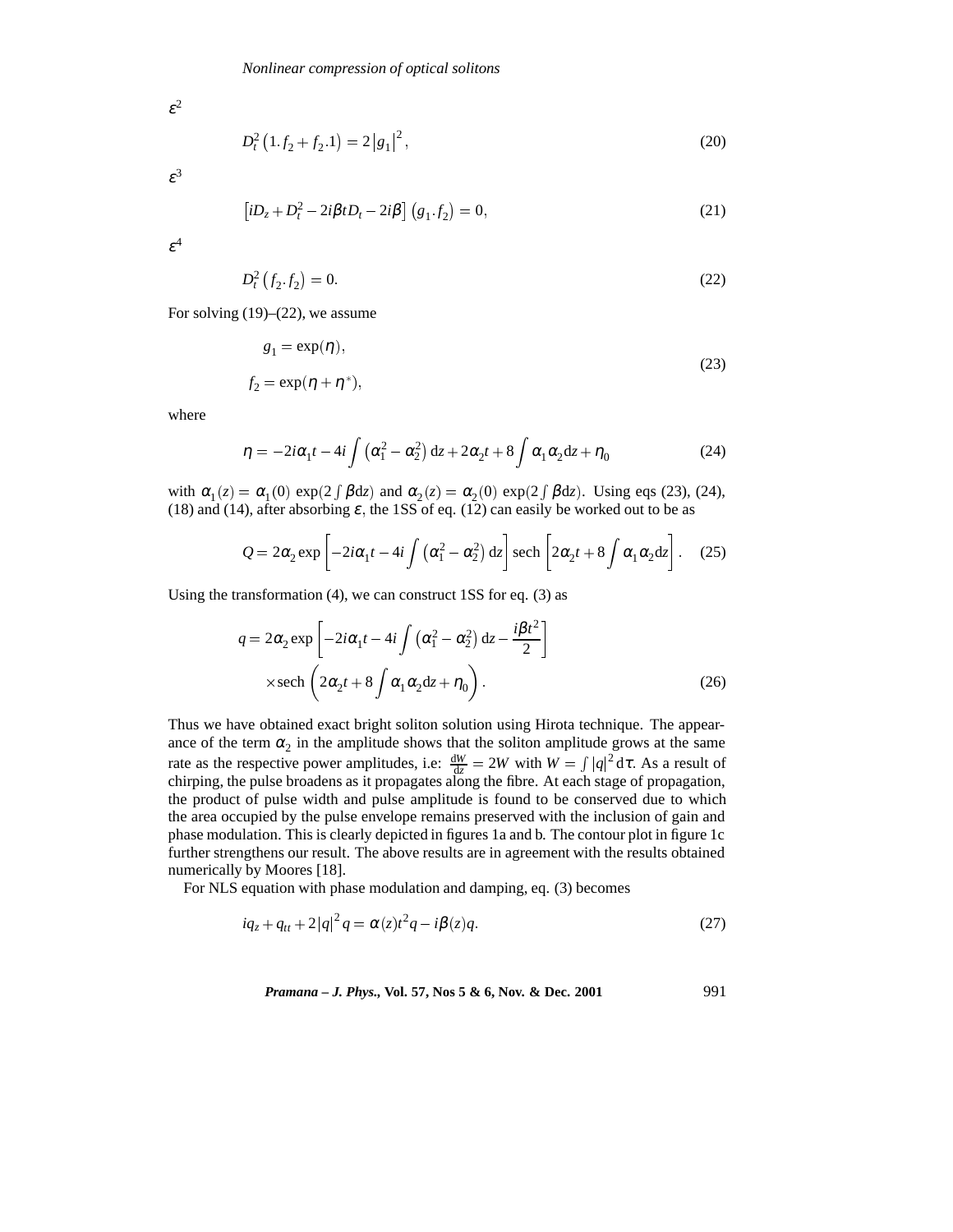

**Figure 1.** (a) Amplitude profile of  $|q(z,t)|$  for the one-soliton solution of eq.(26) with the parameter values  $\alpha_1(0) = 1$ ,  $\alpha_2(0) = 0.5$  and  $\beta(z) = \frac{1}{3z}$ . (**b**) Variation of  $|Q(t)|$  for the one-soliton solution of eq. (40) with the parameter values  $\alpha_1$  (0) = 1,  $\alpha_2$  (0) = 0.5 and  $\beta(z) = \frac{1}{3z}$ . This figure shows the variation of  $|q(t)|$  with *t* for different values of  $z$  ( $z = 0.6, 0.8, 1, 1.2, 1.4$ ). Figure shows that the amplitude increases as *z* increases. (**c**) Contour plot of  $|q(z,t)|$  with respect to *z* and *t* for the parameter values  $\alpha_1(0) = 1$ ,  $\alpha_2(0) = 0.5$  and  $\beta(z) = \frac{1}{3z}$ .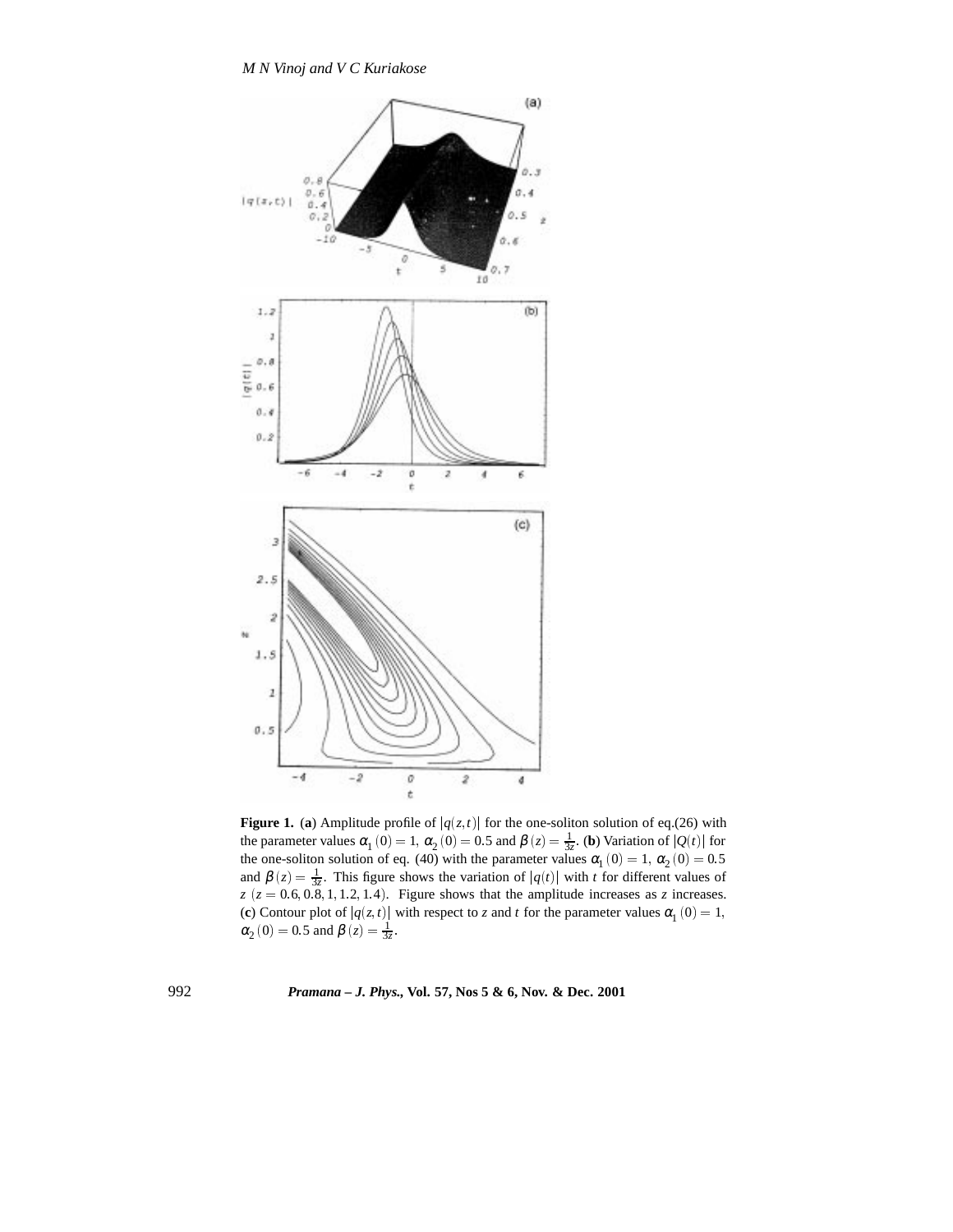The linear eigenvalue problem associated with eq. (27) is

$$
U = \begin{pmatrix} -i\lambda_2 & Q \\ -Q^* & i\lambda_2 \end{pmatrix},\tag{28}
$$

$$
V = 2i\lambda_2^2 \begin{pmatrix} -1 & 0 \\ 0 & 1 \end{pmatrix} + 2\lambda_2 \begin{pmatrix} i\beta t & Q \\ -Q^* & -i\beta t \end{pmatrix} + i \begin{pmatrix} |Q|^2 & Q_t + 2i\beta t Q \\ Q_t^* & -2i\beta t Q^* & -|Q|^2 \end{pmatrix},
$$
\n(29)

;

where

$$
\lambda_2 = \lambda_2(0) \exp\left(-2 \int \beta dz\right) \tag{30}
$$

and

$$
Q(z,t) = q(z,t) \exp\left(\frac{i\beta t^2}{2}\right).
$$

Here the integrability condition is

$$
\beta_z = -2\left(\beta^2 + \alpha\right) \tag{31}
$$

and proceeding as before, we get the solution of the eq. (27) as

$$
q = 2\alpha_4 \exp\left[-2i\alpha_3 t - 4i \int \left(\alpha_3^2 - \alpha_4^2\right) dz + \frac{i\beta t^2}{2}\right]
$$
  
 
$$
\times \text{sech}\left(2\alpha_4 t + 8 \int \alpha_3 \alpha_4 dz + \eta_0\right)
$$
 (32)

with  $\alpha_3(z) = \alpha_3(0) \exp(-2 \int \beta dz)$  and  $\alpha_4(z) = \alpha_4(0) \exp(-2 \int \beta dz)$ .

Here the appearance of the term  $\alpha_3$  in the amplitude shows that the soliton amplitude decays at the same rate as the respective power amplitudes. i.e;  $\frac{dW}{dz} = -2W$  with  $W =$  $\int |q|^2 d\tau$ . In this case also, the product of pulse width and pulse amplitude is found to be conserved due to which the area occupied by the pulse envelope remains preserved when loss and phase modulation are included. This is clearly depicted in figures 2a and b. The contour plot in figure 2c further strengthens our result.

### **4. Dark solitons**

Optical dark solitons have been investigated in many theoretical and experimental papers. Recently there is an increased interest in dark spatial solitons because of their possible applications in optical logic devices [25] and waveguide optics as dynamic switches and junctions [26]. They are also considered for signal processing and communication applications because of their inherent stability [27]. In fact, the influence of noise and fibre loss on dark soliton is much lesser than that on bright solitons [28].

*Pramana – J. Phys.,* **Vol. 57, Nos 5 & 6, Nov. & Dec. 2001** 993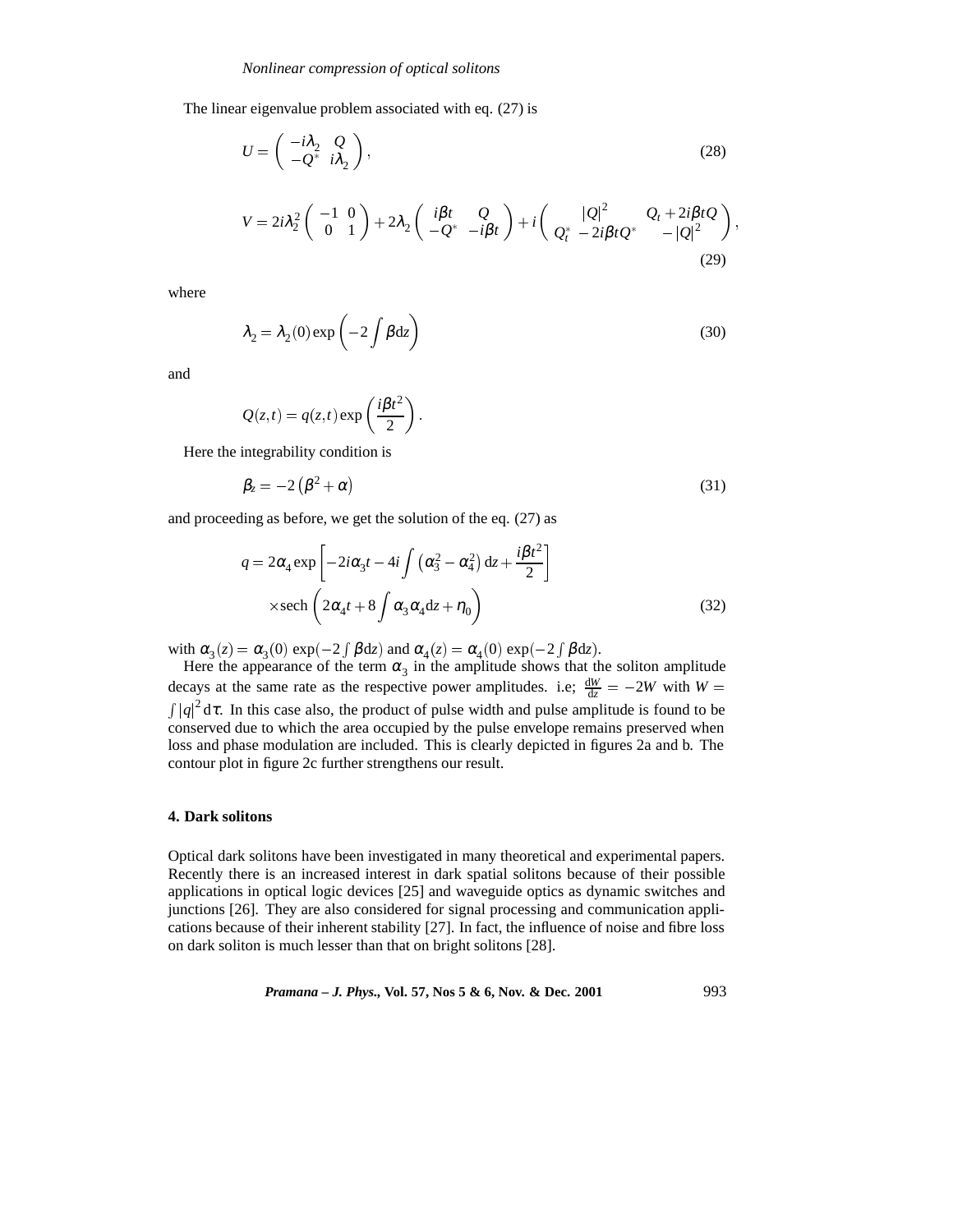

**Figure 2.** (a) Amplitude profile of  $|q(z,t)|$  for the dark one-soliton solution of eq. (32) with the parameter values  $\alpha_3(0) = 1$ ,  $\alpha_4(0) = 0.5$  and  $\beta(z) = \frac{1}{3z}$ . (**b**) Variation of  $|q(t)|$  for the one-soliton solution of eq. (32) with the parameter values  $\alpha_3(0) = 1$ ,  $\alpha_4(0) = 0.5$  and  $\beta(z) = \frac{1}{3z}$ . This figure shows the variation of  $|q(t)|$  with *t* for different values of  $z$  ( $z = 0.04, 0.056, 0.0753, 0.09$ ). Here amplitude decreases as  $z$  increases. (c) Contour plot of  $|q(z,t)|$  with respect to *z* and *t* for the parameter values  $\alpha_3(0) = 1$ ,  $\alpha_4(0) = 0.5$  and  $\beta(z) = \frac{1}{3z}$ .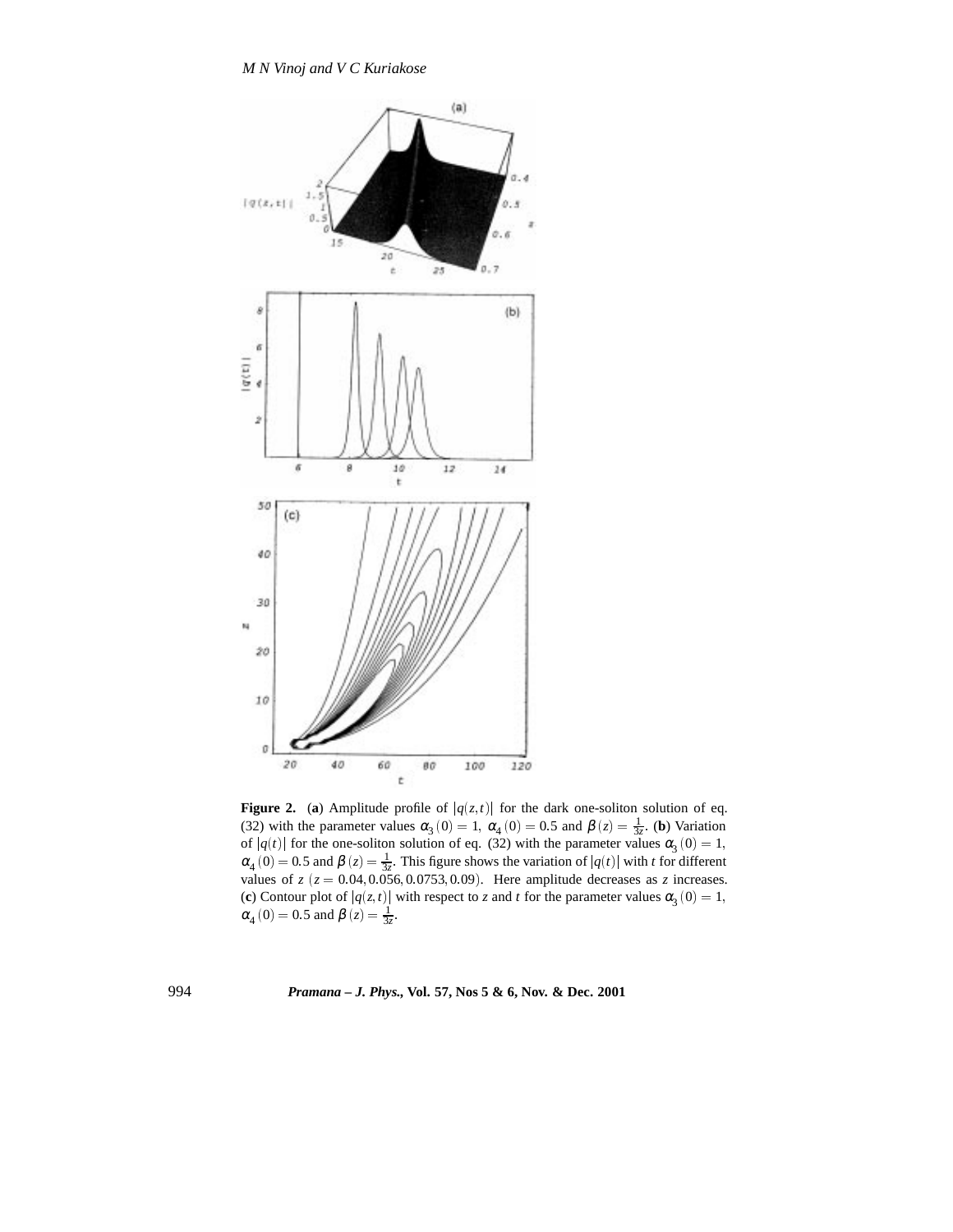Pulse compression can also be achieved in the normal dispersive regime by reversing the GVD with the inclusion of amplification and phase modulation. Now proceeding to the case of the normal GVD regime, eq. (3) can be written as

$$
iq_{z} - q_{tt} + 2|q|^{2} q = \alpha(z)t^{2} q + i\beta(z)q.
$$
 (33)

Before proceeding to arrive the integrability conditions from AKNS formalism, we introduce a variable transformation

$$
q(z,t) = Q(z,t) \exp\left(\frac{i\beta t^2}{2}\right)
$$
\n(34)

in eq. (33), resulting in

$$
iQ_z - \frac{\beta_z t^2 Q}{2} - Q_{tt} + 2|Q|^2 Q - 2i\beta t Q_t - 2i\beta Q - (\alpha - \beta^2) t^2 Q = 0.
$$
 (35)

The linear eigenvalue problem associated with eq. (35) is

$$
U = \begin{pmatrix} -\frac{i\lambda}{2} & -iQ \\ iQ^* & \frac{i\lambda}{2} \end{pmatrix},\tag{36}
$$

$$
V = \lambda_1^2 \begin{pmatrix} \frac{i}{2} & 0 \\ 0 & -\frac{i}{2} \end{pmatrix} + \lambda_1 \begin{pmatrix} -i\beta t & i\mathcal{Q} \\ -i\mathcal{Q}^* & i\beta t \end{pmatrix} + \begin{pmatrix} i|\mathcal{Q}|^2 & -\mathcal{Q}_t - 2i\beta t\mathcal{Q} \\ -\mathcal{Q}_t^* + 2i\beta t\mathcal{Q}^* & -i|\mathcal{Q}|^2 \end{pmatrix},
$$
\n(37)

where

$$
\lambda_1 = \lambda_1(0) \exp\left(2 \int \beta dz\right). \tag{38}
$$

Now the relation  $U_z - V_t + [U, V] = 0$ , leads to the equation

$$
iQ_z - Q_{tt} + 2|Q|^2 Q - 2i\beta t Q_t - 2i\beta Q = 0.
$$
\n(39)

On comparing eqs (39) and (35), it is clear that eq. (33) admits complete integrability when the condition

$$
\beta_z = -2\left(\alpha - \beta^2\right) \tag{40}
$$

is satisfied. Thus the integrability condition of eq. (33) is derived by using Lax pair. On decoupling eq. (39), we get

$$
\left[iD_z - D_t^2 - 2i\beta t D_t - 2i\beta + \chi\right](G.F) = 0
$$
\n
$$
(D_t^2 - \mu)(F.F) = -2|G|^2
$$
\n(41)

in which  $\chi$  is a function to be determined.

*Pramana – J. Phys.,* **Vol. 57, Nos 5 & 6, Nov. & Dec. 2001** 995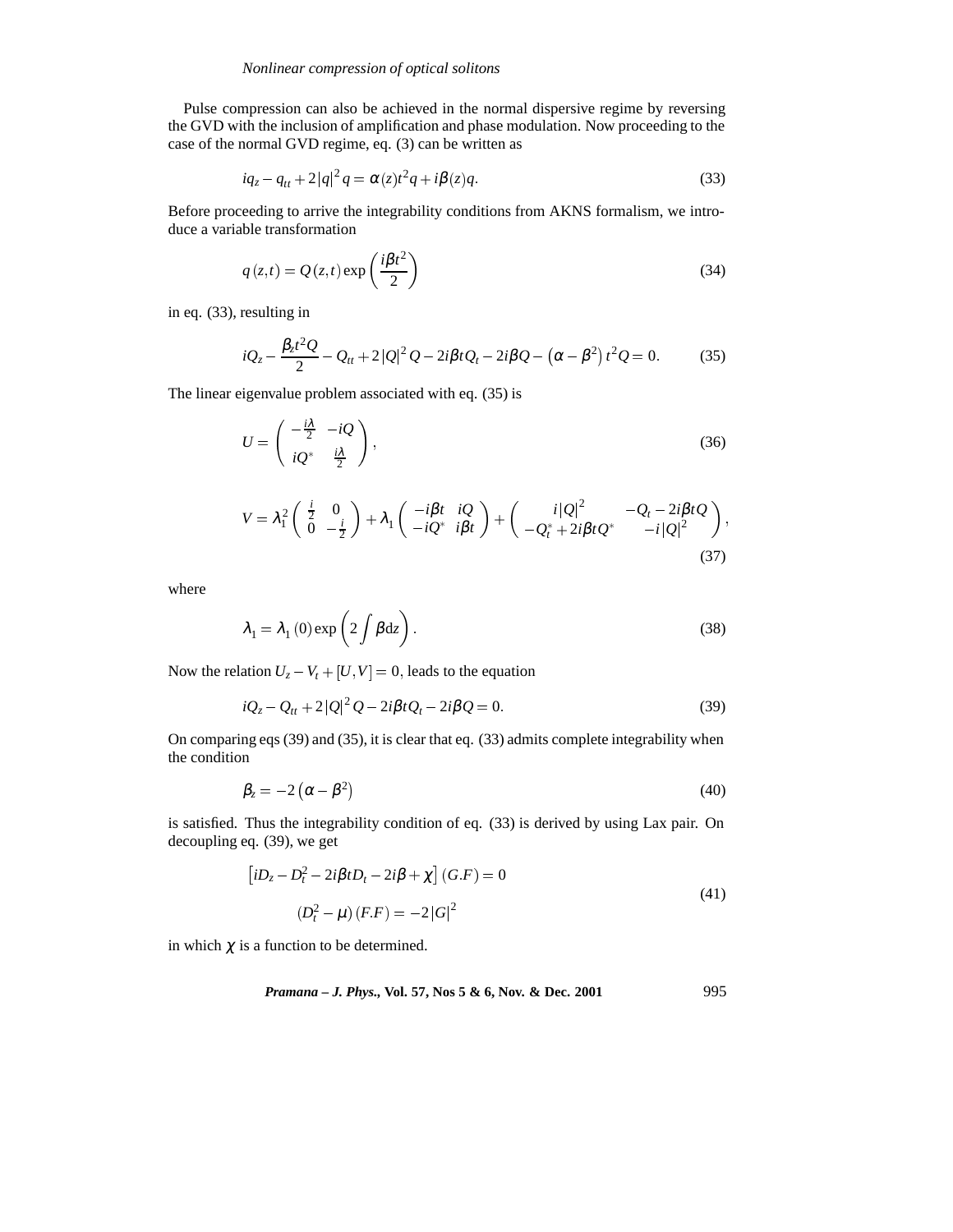Next, in order to construct dark one-soliton solution of the eq. (39), we assume

$$
G = g_0 \left( 1 + \varepsilon g_1 \right), \qquad F = 1 + \varepsilon f_1 \tag{42}
$$

Substituting eq. (42) in eq. (41) and collecting the coefficients of  $\varepsilon^0$ , we get

$$
\left[iD_z - D_t^2 - 2i\beta t D_t - 2i\beta + \chi\right](g_0.1) = 0
$$
  

$$
\chi = 2|g_0|^2.
$$
 (43)

To solve eq. (43), we assume

$$
g_0 = 2\alpha_2(0) \exp\left[\int (2\beta + i\chi) dz\right],
$$
\n(44)

where  $\alpha_2(0)$  is a constant. Then

$$
\chi = 2 |g_0|^2 = 8\alpha_2^2 = 8 [\alpha_2(0)]^2 \exp\left[4 \int \beta dz\right].
$$
 (45)

Using eqs (41) and (42) and the usual Hirota identities [24], and then collecting the coefficents of  $\varepsilon$  and  $\varepsilon^2$ , we obtain

ε

$$
[iD_z + D_t^2 - 2i\beta t D_t] (1.f_1 + g_1.1) = 0
$$
  

$$
(D_t^2 - \mu) (1.f_1 + f_1.1) = -4g_1 |g_0|^2,
$$
 (46)

 $\varepsilon^2$ 

$$
[iD_z + D_t^2 - 2i\beta t D_t] (g_1 \cdot f_1) = 0
$$
  

$$
(D_t^2 - \mu) (1 \cdot f_1 + f_1 \cdot 1) = -2g_1 |g_0|^2.
$$
 (47)

For solving eqs (46) and (47), we assume

$$
g_1 = -\exp\left(4\alpha_2 t + 2\eta_0\right), \qquad f_1 = -g_1,\tag{48}
$$

where  $\eta_0$  is a constant. Using eqs (48), (44), (42) and (14), after absorbing  $\varepsilon$ , dark onesoliton solution can be obtained as

$$
Q = 2\alpha_2 \exp\left[i\left(\int 8\alpha_2^2 dz \pm \pi\right)\right] \tanh\left(2\alpha_2 t + \eta_0\right). \tag{49}
$$

Using eq. (34), we can construct 1SS of eq. (33) as

$$
q = 2\alpha_2 \exp\left[i\left(\int 8\alpha_2^2 dz + \frac{\beta t^2}{2} \pm \pi\right)\right] \tanh\left(2\alpha_2 t + \eta_0\right). \tag{50}
$$

Thus, we obtain exact dark 1SS by following the Hirota technique. Here also we can observe that the product of the pulse width and pulse amplitude is found to be conserved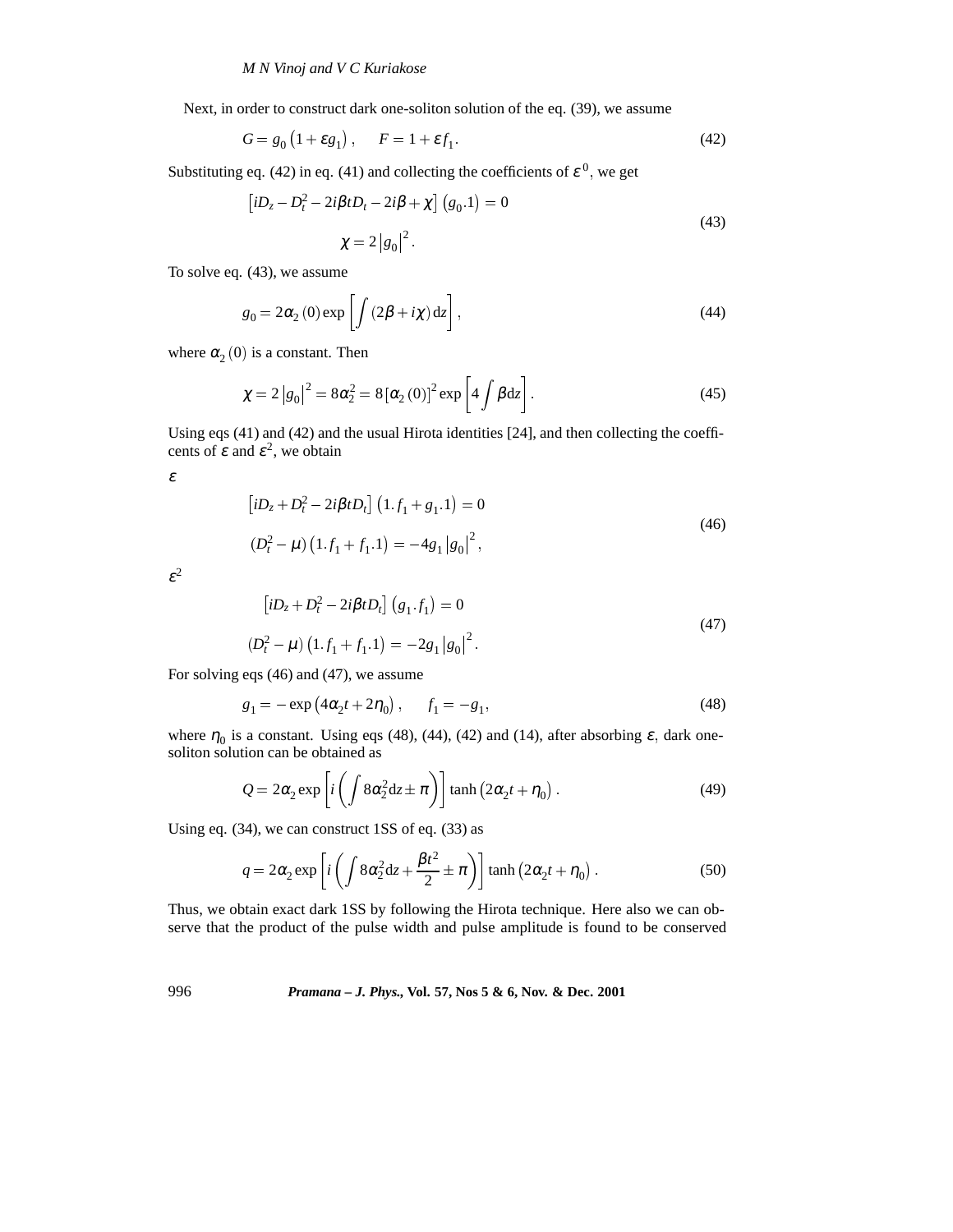due to which the area occupied by the pulse envelope remains preserved when gain and phase modulation are introduced. This is clearly depicted in figures 3a–c.



**Figure 3. (a)** Amplitude profile of  $|q(z,t)|$  for the one-soliton solution of eq. (50) with the parameter values  $\alpha_2(0) = 1$  and  $\beta(z) = \frac{1}{3z}$ . (**b**) Variation of  $|q(t)|$  for the onesoliton solution of eq. (50) with the parameter values  $\alpha_2(0) = 1$  and  $\beta(z) = \frac{1}{3z}$ . This figure shows the variation of  $|q(t)|$  with *t* for different values of  $z$  ( $z = 0.4, 0.6, 0.8, 1$ ). Figure shows that the amplitude increases as *z* increases. (c) Contour plot of  $|q(z,t)|$ with respect to *z* and *t* for the parameter values  $\alpha_2(0) = 1$  and  $\beta(z) = \frac{1}{3z}$ .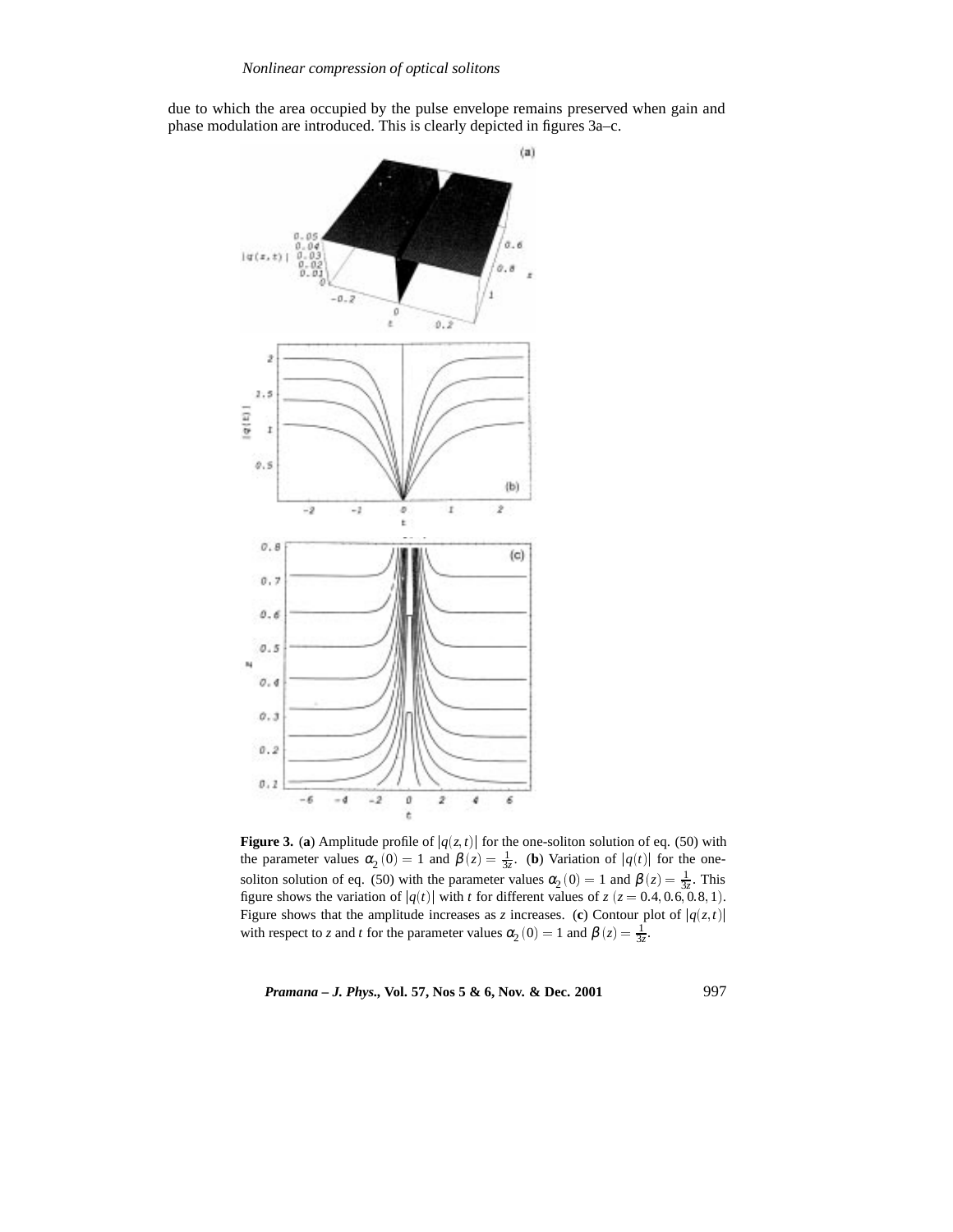

**Figure 4.** (a) Amplitude profile of  $|q(z,t)|$  for the dark one-soliton solution of eq. (56) with the parameter values  $\alpha_3(0) = 1$  and  $\beta(z) = \frac{1}{3z}$ . (**b**) Variation of  $|q(t)|$  for the onesoliton solution of eq. (56) with the parameter values  $\alpha_3(0) = 1$  and  $\beta(z) = \frac{1}{3z}$ . This figure shows the variation of  $|q(t)|$  with *t* for different values of  $z$  ( $z = 0.4, 0.6, 0.8, 1$ ). Figure shows that amplitude decreases as *z* increases. (c) Contour plot of  $|q(z,t)|$  with respect to *z* and *t* for the parameter values  $\alpha_3(0) = 1$  and  $\beta(z) = \frac{1}{3z}$ .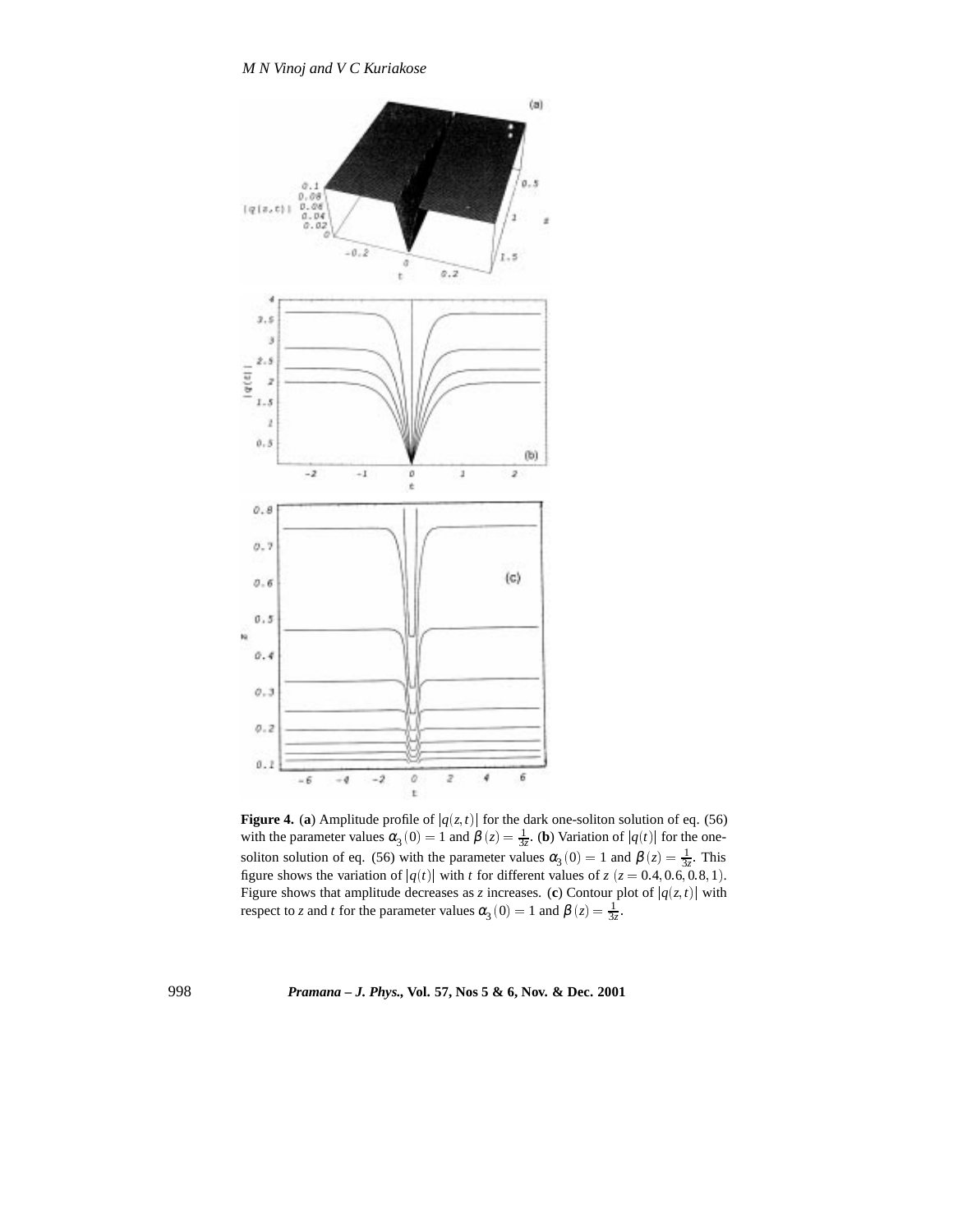For phase modulation and damping, eq. (33) becomes

$$
iq_{z} - q_{tt} + 2|q|^{2} q = \alpha(z)t^{2} q - i\beta(z) q.
$$
 (51)

The linear eigen value problem associated with eq. (51) is

$$
U = \begin{pmatrix} \frac{-i\lambda_4}{2} & -iQ \\ iQ^* & \frac{i\lambda_4}{2} \end{pmatrix},\tag{52}
$$

$$
V = \lambda_4^2 \begin{pmatrix} \frac{i}{2} & 0 \\ 0 & \frac{-i}{2} \end{pmatrix} + \lambda \begin{pmatrix} i\beta t & iQ \\ -iQ^* & -i\beta t \end{pmatrix}
$$
  
+ 
$$
\begin{pmatrix} i|Q|^2 & -Q_t + 2i\beta tQ \\ -Q_t^* - 2i\beta tQ^* & -i|Q|^2 \end{pmatrix},
$$
(53)

where

$$
\lambda_2 = \lambda_2(0) \exp\left(-2 \int \beta dz\right) \tag{54}
$$

and

$$
Q(z,t) = q(z,t) \exp\left(\frac{-i\beta t^2}{2}\right).
$$

Here the integrability condition is

$$
\beta_z = 2\left(\alpha - \beta^2\right) \tag{55}
$$

and solution of the eq. (51) is

$$
q = 2\alpha_3 \exp\left[i\left(\int 8\alpha_3^2 \mathrm{d}z + \frac{\beta t^2}{2} \pm \pi\right)\right] \tanh\left(2\alpha_3 t + \eta_0\right) \tag{56}
$$

with  $\alpha_3(z) = \alpha_3(0) \exp(-2 \int \beta dz)$ . Thus exact dark 1SS for NLS with damping and phase modulation is obtained. From the figures 4a–c we can observe that the product of the pulse width and pulse amplitude is found to be conserved due to which the area occupied by the pulse envelope remains preserved with the inclusion of damping and phase modulation and the contour plot strengthens our result. To our knowledge, explicit construction of bright and dark soliton solution of modified NLS equations with variable coefficients using Hirota's method have not been reported earlier.

## **5. Conclusion**

Modified NLS equations in anomalous and normal dispersive regimes with phase modulation and gain (or loss) are considered. We have arrived at a general integrability condition from AKNS method for both cases. Finally we have constructed bright and dark soliton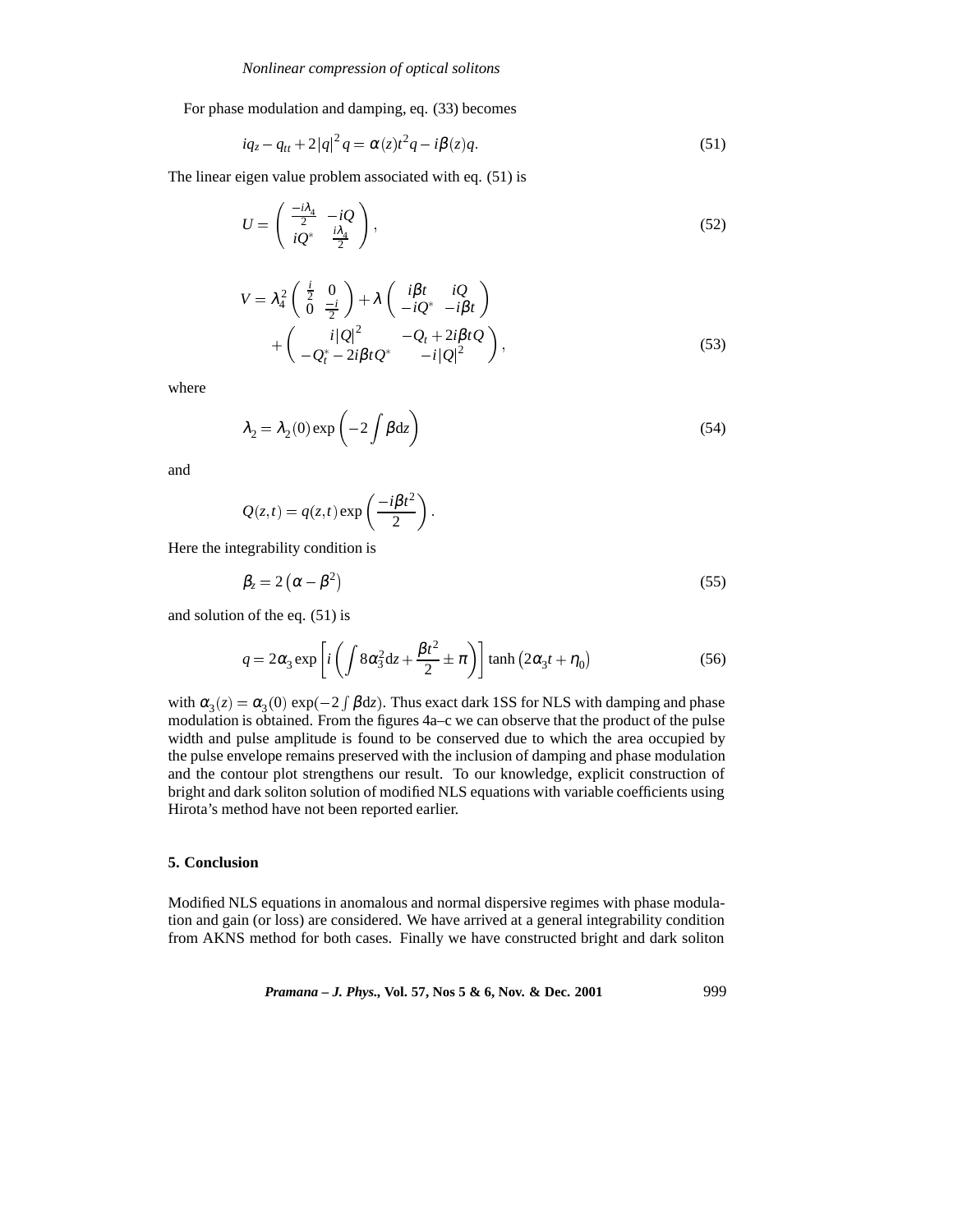### *M N Vinoj and V C Kuriakose*

solutions. Solutions of eqs (3), (27), (33) and (51) explain how we can achieve pulse compression keeping soliton property when it is transmitted through the fibre with the addition of fibre gain (or loss) and phase modulation. The amplitude of the pulse is found to decrease in an exponential way for damping and increase in an exponential way for gain with the pulse width broadening at each stage of propagation such that area of the pulse envelope remains preserved. From the figures, it is very interesting to note that the soliton area is conserved and hence the soliton nature of the pulse is maintained and the pulse can be said to experience a new type of compression. If we are able to achieve this experimentally, then this method offers a new way of generating compressed pulses.

### **Acknowledgements**

Authors are thankful to K Porsezian for valuble discussions. One of us (MNV) would like to thank CSIR, New Delhi for financial support in the form of SRF. VCK acknowledges Associateship of IUCAA, Pune.

### **References**

- [1] G P Agrawal, *Nonlinear fiber optics* (Academic, New York, 1995)
- [2] V E Zakharov and A B Shabat, *Sov. Phys. JETP* **34**, 62 (1972)
- [3] M J Ablowitz, D J Kaup, A C Newell and H Segur, *Stud. Appl. Math*. **53**, 249 (1974)
- [4] Y Kodoma, *J. Stat. Phys.* **39**, 597 (1986)
- [5] S A Akhmanov, V A Vysloukh and A S Chirkin, *Usp. Fiz Nauk (Sov. Phys. Uspekhi)* **149**, 449 (1986)
- [6] D Anderson and M Lisak, *Phys. Rev.*, **A35**, 184 (1987)
- [7] F Abdullaeev, S Darmanyan and P Khabibullaev, *Optical solitons* (Springer-Verlag, Berlin, 1991)
- [8] N N Akhmediev and A Ankiewiez, *Solitons: nonlinear pulses and beams* (Chapman & Hall, London, 1997)
- [9] Y Kodoma and A Hasegawa, *Opt. Lett.* **7**, 285 (1982)
- [10] K A Ahmed, H F Liu, N Onodera, P Lee and Y Ogawa, *Electron Lett.* **29**, 57 (1993)
- [11] W J Tomlinson, R H Stolen and C V Shank, *J. Opt. Soc. Am.* **B1**, 139 (1984)
- [12] B H Kolner, *Appl. Phys. Lett.* **52**, 1122 (1988)
- [13] L F Mollenauer, R H Stolen, J P Gordon and W J Tomlinson, *Opt. Lett.* **8**, 289 (1983)
- [14] R H Stolen, J Botineau and A Ashkin, *Opt. Lett.* **7**, 52 (1982)
- [15] L Chusseau and E Delaveque, *Opt. Lett.* **19**, 734 (1994)
- [16] E M Dianov, P V Mamyshev, A M Prokhrov and S V Chernikov, *IEEE J. Quantum Electron.* **27**, 2347 (1991)
- [17] P V Mamyshev, S V Chernikov and E M Dianov, *IEEE J. Quantum Electron.* **27**, 2347 (1991)
- [18] J D Moores, *Opt. Lett.* **21**, 555 (1996)
- [19] A Hasegawa and Y Kodoma, *Solitons in optical communications* (Oxford University Press, Oxford, 1995)
- [20] K Porsezian and K Nakkeran, *Pure Appl. Opt.* **6**, L7(1997).
- [21] M Wadati, H Sanuki and K Konno, *Prog. Theor. Phys.* **53**, 419 (1975) K Konno and M Wadati, *Prog. Theor. Phys.* **53**, 1652 (1975)
- [22] M N Vinoj, V C Kuriakose and K Porsezian, *Chaos, solitons and fractals* **12**, 2569 (2001)
- [23] R Ganapathy, V C Kuriakose and K Porsezian, *Opt. Commun.* **194**, 299 (2001)